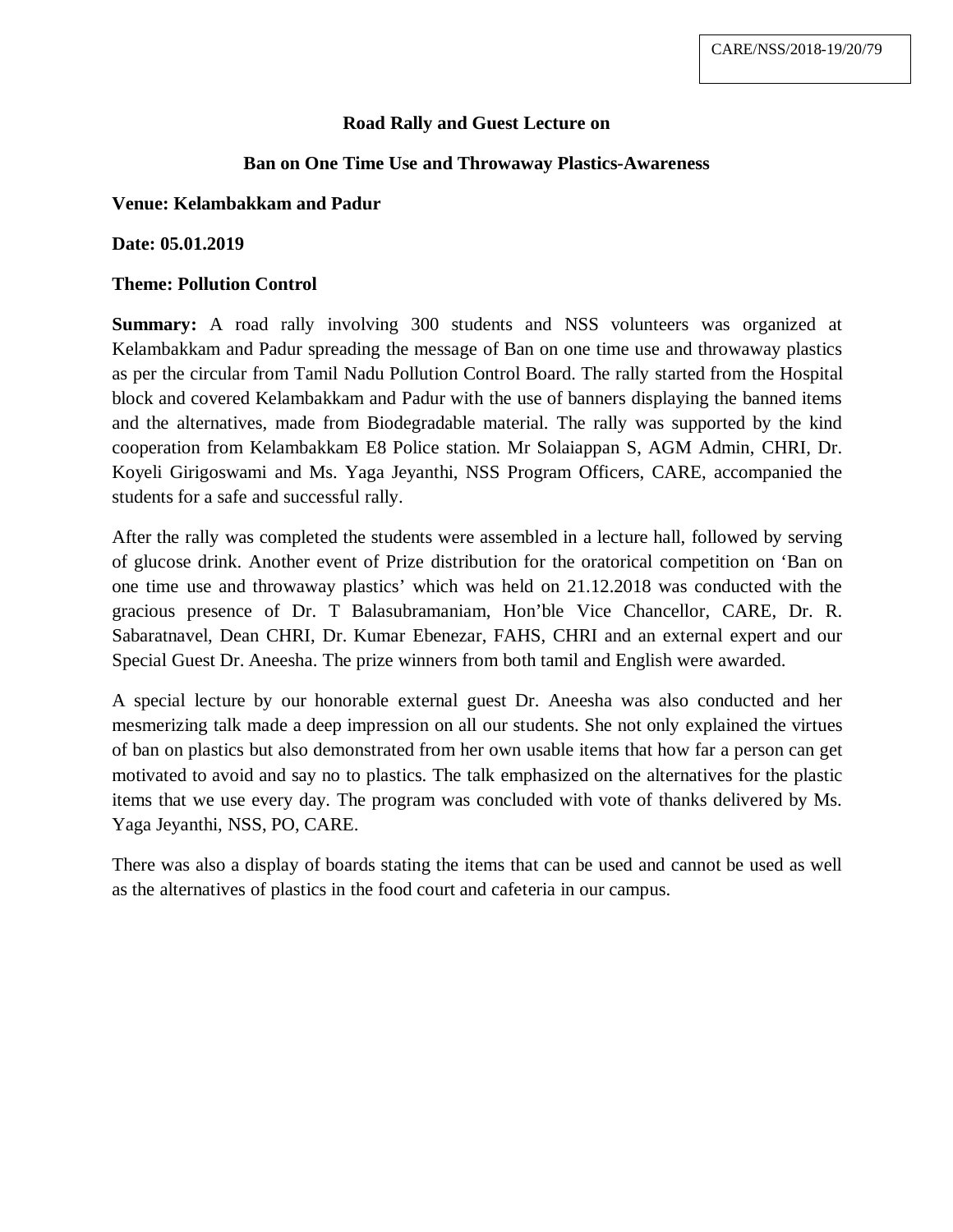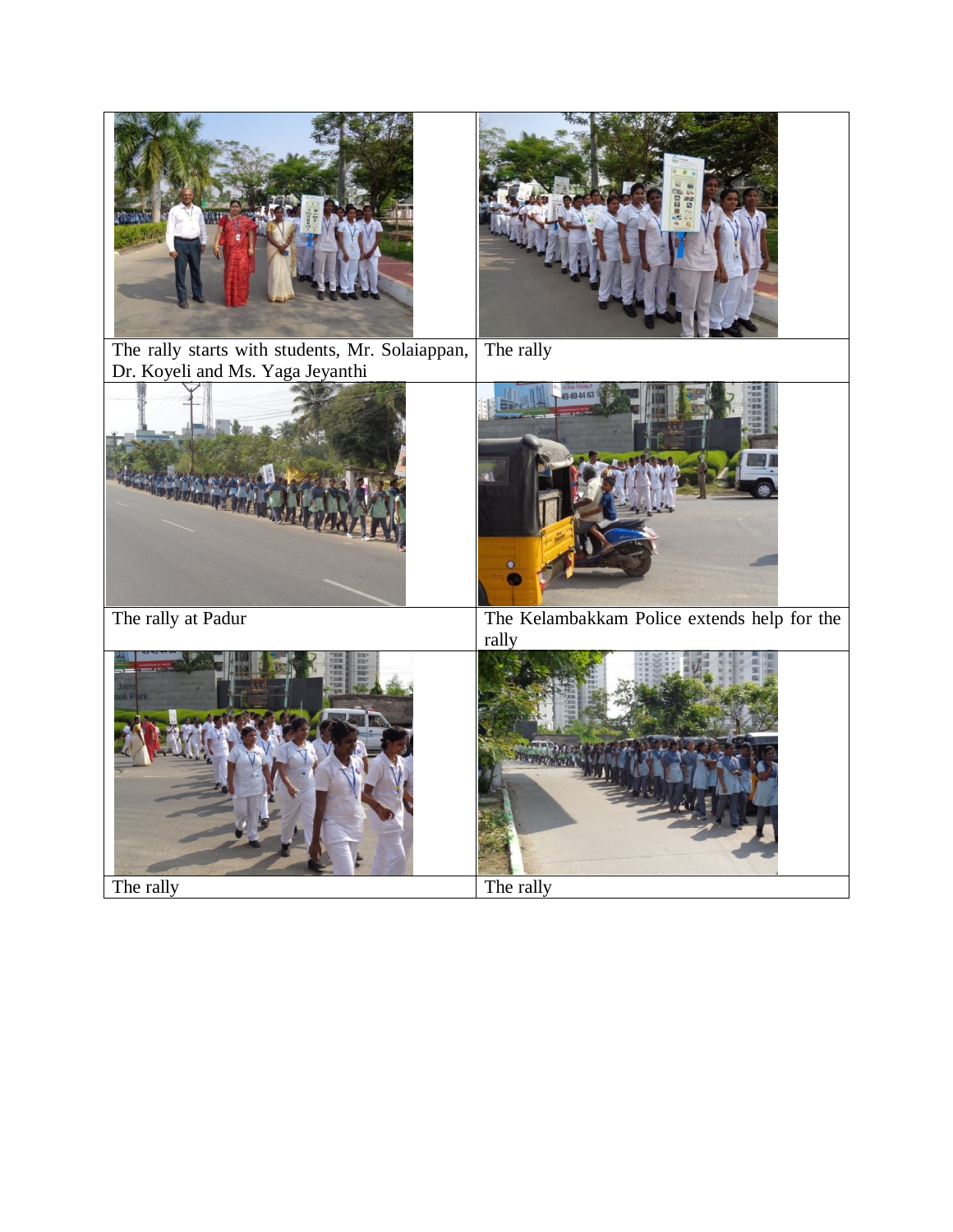

Dr. T Balasubramniam, Hon'ble VC, CARE giving Special Lecture on Prize distribution **Ceremony** Prize distribution Ceremony for oratorical competition on Ban on Plastics





Prize distribution Ceremony for oratorical competition on Ban on Plastics Prize distribution Ceremony for oratorical competition on Ban on Plastics



Prize distribution Ceremony for oratorical competition on Ban on Plastics External Expert Dr. Aneesha giving lecture on ban on plastics and their alternatives